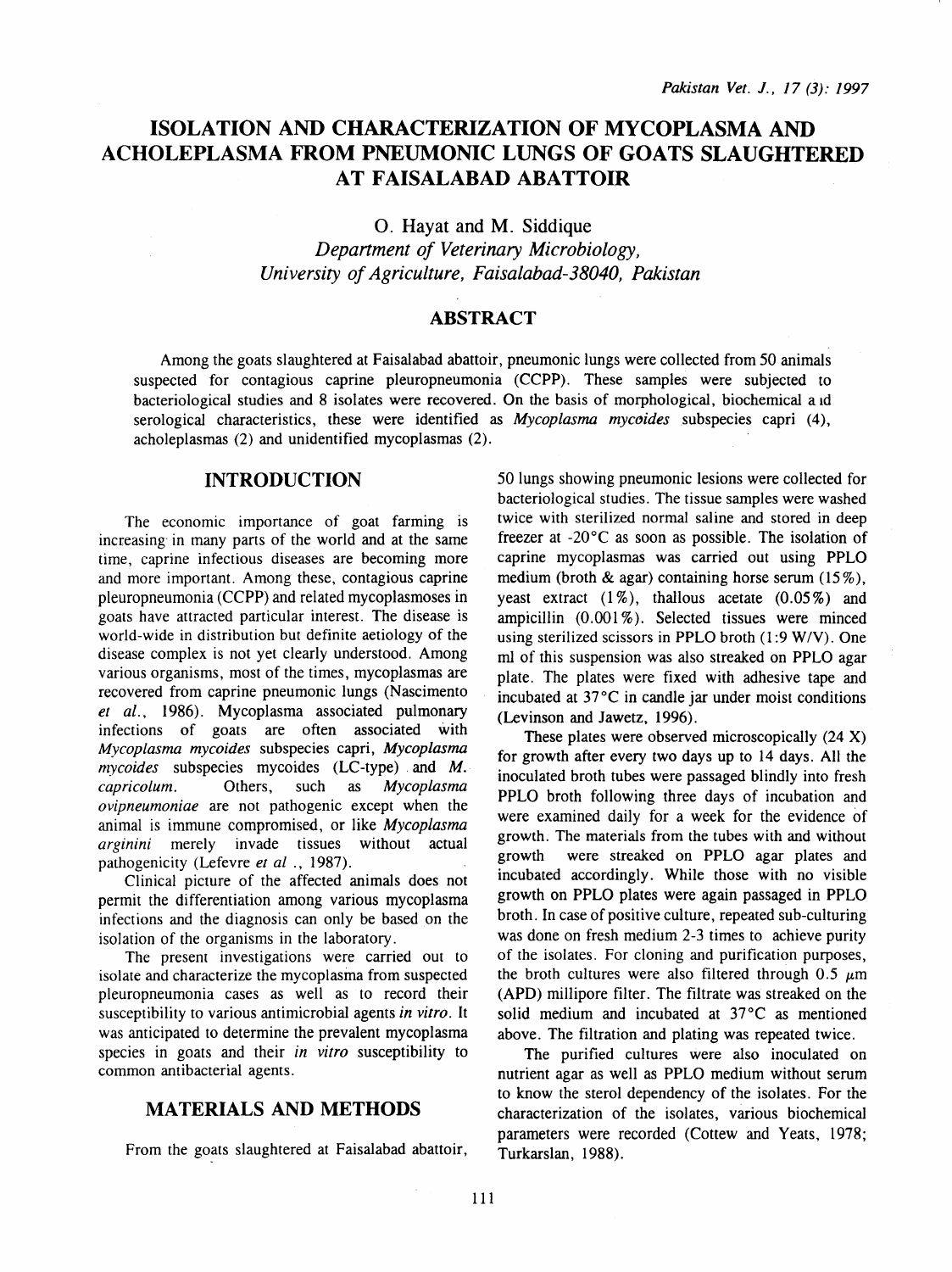| Parameters                          | Isolates |                |   |                |         |           |   |   |
|-------------------------------------|----------|----------------|---|----------------|---------|-----------|---|---|
|                                     |          | $\overline{2}$ | 3 | $\overline{4}$ | 5       | 6         | 7 | 8 |
| Arginine Decarboxylation test       |          |                |   |                |         |           |   |   |
| Glucose Fermentation test           |          | $\pm$          |   |                | $\,+\,$ |           |   |   |
| Tetrazolium Reduction test          |          | $\div$         |   | $^{+}$         | $\div$  | $^+$      |   |   |
| Casein Digestion Test               |          | ┿              |   |                | $\,$    | $\ddot{}$ |   |   |
| Phosphatase Production Test         |          |                |   |                |         |           |   |   |
| Inspissated Serum Liquefaction Test |          | ┿              |   |                | ┿       |           |   |   |
| Film & Spot Reaction Test           |          |                |   |                |         |           |   |   |
| Methylene Blue Reduction            |          |                |   |                | ┿       | ╇         |   | ÷ |

#### Table 1 : Biochemical characteristics of the isolates

*Mycoplasma mycoides* subspecies capri was procured from Veterinary Research Institute, Lahore. Antiserum was raised in rabbits after four repeated inoculations (Singh and Srivastava, 1993). Growth inhibition test (GIT) was also carried out for the serological characterization of mycoplasma isolates (Cottew, 1983; Radwan *et al ..* 1985). The identified isolates were tested *in vitro* for antimicrobial sensitivity against Tetracycline (Pfizer), Chloromycetin (Park Davis), Neomycin (Oxoid), Carbenicillin (Pfizer), Kanamycin (Lilly), Sulphatriada and Cephalexin (Oxoid). Zones of inhibition of various antimicrobial agents were measured in millimeters.

#### **RESULTS AND DISCUSSION**

Of the 50 tissue samples, 8 exhibited observable growth in PPLO broth (complete medium), based on morphological, cultural and biochemical characteristics, these isolates were divided into three groups, each being distinct in its characteristics regarding arginine decarboxylation, glucose fermentation, casein digestion etc. (Table 1).

Group 1 included 4 isolates which produced large, entire, typical fried-egg like colonies having a proportionately small central papilla on PPLO agar plates. While in broth, these strains produced greater turbidity as compared to isolates in other groups. They fermented glucose, reduced tetrazolium and methylene blue, digested casein and liquefied inspissated horse serum. They did not produce phosphatase and were negative for film and spot reaction and arginine decarboxylation. These characteristics are peculiar to *Mycoplasma mycoides* as reported by various research workers (Barber and Yedloutsching, 1970; Buchanan and Gibbons, 1975; Ojo, 1976; Awan, 1985; Turkarslan, 1988). Growth inhibition tests using specific antisera further facilitated to conclude that these isolates were *Mycoplasma mycoides* subspecies capri. This species is the most common cause of the CCPP, therefore, control policies should be mainly directed against this organism.

Group 2 comprised two isolates which produce and large, typical fried-egg type colonies with proportionately wide central nipple and rough, granular periphery. The turbidity produced in liquid medium was obvious. Growth was also observed in serum free PPLO medium. The biochemical reactions showed them to be positive for glucose fermentation and tetrazolium reduction, while negative for rest of the tests. Typical colony characteristics and growth on serum free PPLO medium supported the conclusion that the isolates were Acholeplasma as has also been reported by Parker and Collier (1990) and Awan (1985).

The remaining two isolates (Group 3) produced centre-less, small, raised and smooth colonies on solid medium. They were unable to grow in the absence of serum. The isolates were positive to glucose fermentation and tetrazolium reduction. They neither digested casein nor produced film and spot reaction on egg yolk medium. The colonial morphology and biochemical reactions of the members of 3rd group placed them in the Mycoplasma species. Growth inhibition test could not be carried out due to unavailability of specific antisera. Since serological evidence could not be gathered as such, these isolates were reported as unidentified mycoplasmas (Awan, 1985).

Comparative studies with available antibacterials were carried out on eight cultures of Mycoplasma and Acholeplasma of 3 types. The organisms did not show great type-dependent sensitivity. Most of the cultures were highly sensitive to Tetracycline and weakly sensitive to Cephalexin and Kanamycin. Barber and Yedloutsching (1970), Kovalenko *et al.* (1978) and Tariq ( 1980) also reported high efficacy of tetracycline